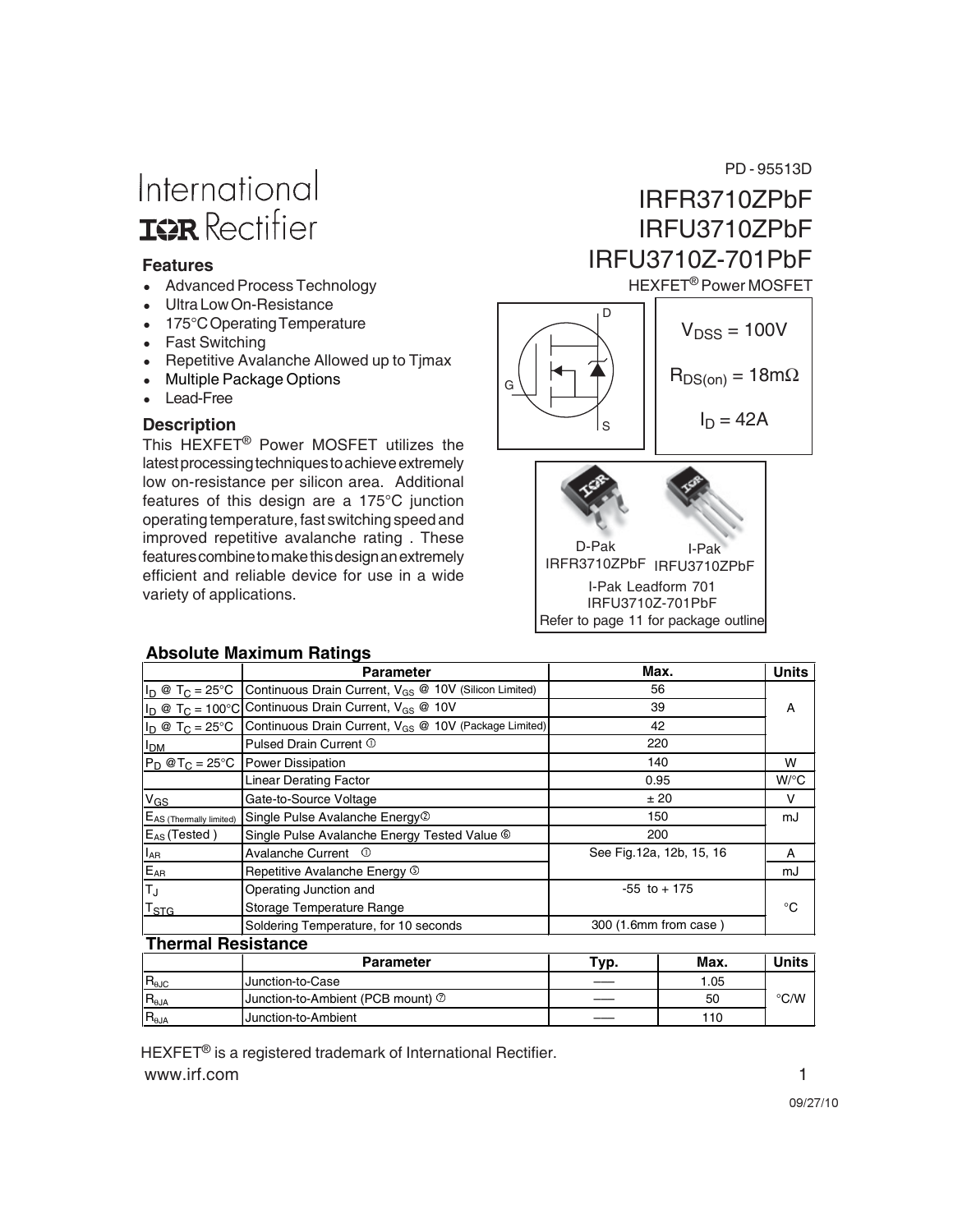|                                 | <b>Parameter</b>                     | Min. | Typ.  | Max.   | Units              | <b>Conditions</b>                                   |
|---------------------------------|--------------------------------------|------|-------|--------|--------------------|-----------------------------------------------------|
| $V_{(BR)DSS}$                   | Drain-to-Source Breakdown Voltage    | 100  |       |        | v                  | $V_{GS} = 0V$ , $I_D = 250 \mu A$                   |
| $\Delta V_{(BR)DSS}/\Delta T_J$ | Breakdown Voltage Temp. Coefficient  |      | 0.088 |        | $V$ <sup>o</sup> C | Reference to $25^{\circ}$ C, $I_D = 1mA$            |
| $R_{DS(on)}$                    | Static Drain-to-Source On-Resistance |      | 15    | 18     | $m\Omega$          | $V_{GS} = 10V, I_D = 33A$ 3                         |
| $V_{\text{GS(th)}}$             | Gate Threshold Voltage               | 2.0  |       | 4.0    | V                  | $V_{DS} = V_{GS}$ , $I_D = 250 \mu A$               |
| gfs                             | <b>Forward Transconductance</b>      | 39   |       |        | S                  | $V_{DS} = 25V$ , $I_D = 33A$                        |
| <b>I</b> <sub>DSS</sub>         | Drain-to-Source Leakage Current      |      |       | 20     | μA                 | $V_{DS} = 100V$ , $V_{GS} = 0V$                     |
|                                 |                                      |      |       | 250    |                    | $V_{DS}$ = 100V, $V_{GS}$ = 0V, $T_J$ = 125°C       |
| l <sub>GSS</sub>                | Gate-to-Source Forward Leakage       |      |       | 200    | nA                 | $V_{GS} = 20V$                                      |
|                                 | Gate-to-Source Reverse Leakage       |      |       | $-200$ |                    | $V_{GS} = -20V$                                     |
| $Q_{g}$                         | <b>Total Gate Charge</b>             |      | 69    | 100    |                    | $I_D = 33A$                                         |
| $Q_{gs}$                        | Gate-to-Source Charge                |      | 15    |        | nC                 | $V_{DS} = 80V$                                      |
| $Q_{gd}$                        | Gate-to-Drain ("Miller") Charge      |      | 25    |        |                    | $V_{GS} = 10V$ 3                                    |
| $t_{d(on)}$                     | Turn-On Delay Time                   |      | 14    |        |                    | $V_{DD} = 50V$                                      |
| $t_r$                           | <b>Rise Time</b>                     |      | 43    |        |                    | $I_{D} = 33A$                                       |
| $t_{d(off)}$                    | Turn-Off Delay Time                  |      | 53    |        | ns                 | $R_G = 6.8 \Omega$                                  |
| $t_f$                           | <b>Fall Time</b>                     |      | 42    |        |                    | $V_{GS} = 10V$ 3                                    |
| L <sub>D</sub>                  | Internal Drain Inductance            |      | 4.5   |        |                    | Between lead,                                       |
|                                 |                                      |      |       |        | nH                 | 6mm (0.25in.)                                       |
| $L_{\rm S}$                     | Internal Source Inductance           |      | 7.5   |        |                    | from package                                        |
|                                 |                                      |      |       |        |                    | and center of die contact                           |
| $C_{iss}$                       | Input Capacitance                    |      | 2930  |        |                    | $V_{GS} = 0V$                                       |
| $\overline{C_{\rm oss}}$        | <b>Output Capacitance</b>            |      | 290   |        |                    | $V_{DS} = 25V$                                      |
| $C_{\text{rss}}$                | Reverse Transfer Capacitance         |      | 180   |        | pF                 | $f = 1.0$ MHz                                       |
| $C_{\rm oss}$                   | <b>Output Capacitance</b>            |      | 1200  |        |                    | $V_{GS} = 0V$ , $V_{DS} = 1.0V$ , $f = 1.0MHz$      |
| $C_{\rm oss}$                   | Output Capacitance                   |      | 180   |        |                    | $V_{GS} = 0V$ , $V_{DS} = 80V$ , $f = 1.0MHz$       |
| $C_{\rm oss}$ eff.              | <b>Effective Output Capacitance</b>  |      | 430   |        |                    | $V_{GS} = 0V$ , $V_{DS} = 0V$ to 80V $\circledcirc$ |

#### Electrical Characteristics @ T<sub>J</sub> = 25°C (unless otherwise specified)

**Source-Drain Ratings and Characteristics**

|                       | <b>Parameter</b>                 | Min. | Tvp. |     | Max.   Units | <b>Conditions</b>                                                    |
|-----------------------|----------------------------------|------|------|-----|--------------|----------------------------------------------------------------------|
| ls                    | <b>Continuous Source Current</b> |      |      | 56  |              | MOSFET symbol                                                        |
|                       | (Body Diode)                     |      |      |     | A            | showing the                                                          |
| lsм                   | <b>Pulsed Source Current</b>     |      |      | 220 |              | integral reverse<br>G                                                |
|                       | (Body Diode)<br>⊕                |      |      |     |              | p-n junction diode.                                                  |
| <b>V<sub>SD</sub></b> | Diode Forward Voltage            |      |      | 1.3 | v            | $T_J = 25^{\circ}C$ , $I_S = 33A$ , $V_{GS} = 0V$ 3                  |
| $t_{rr}$              | <b>Reverse Recovery Time</b>     |      | 35   | 53  | ns           | $T_1 = 25^{\circ}C$ , $I_F = 33A$ , $V_{DD} = 50V$                   |
| $Q_{rr}$              | Reverse Recovery Charge          |      | 41   | 62  | nC           | $di/dt = 100A/\mu s$ 3                                               |
| $t_{on}$              | Forward Turn-On Time             |      |      |     |              | Intrinsic turn-on time is negligible (turn-on is dominated by LS+LD) |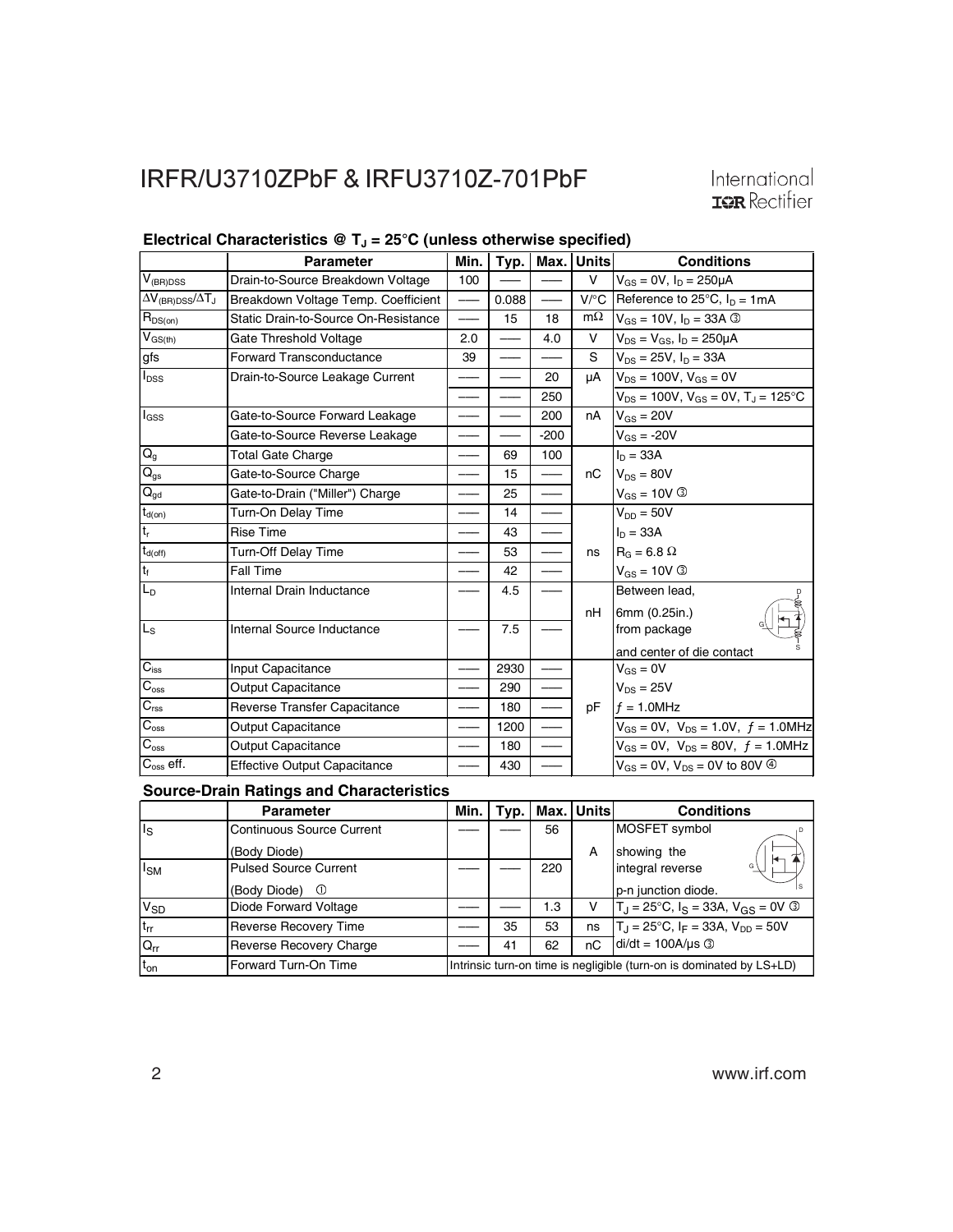International **IOR** Rectifier

### IRFR/U3710ZPbF & IRFU3710Z-701PbF









**Fig 3.** Typical Transfer Characteristics **Fig 4.** Typical Forward Transconductance vs. Drain Current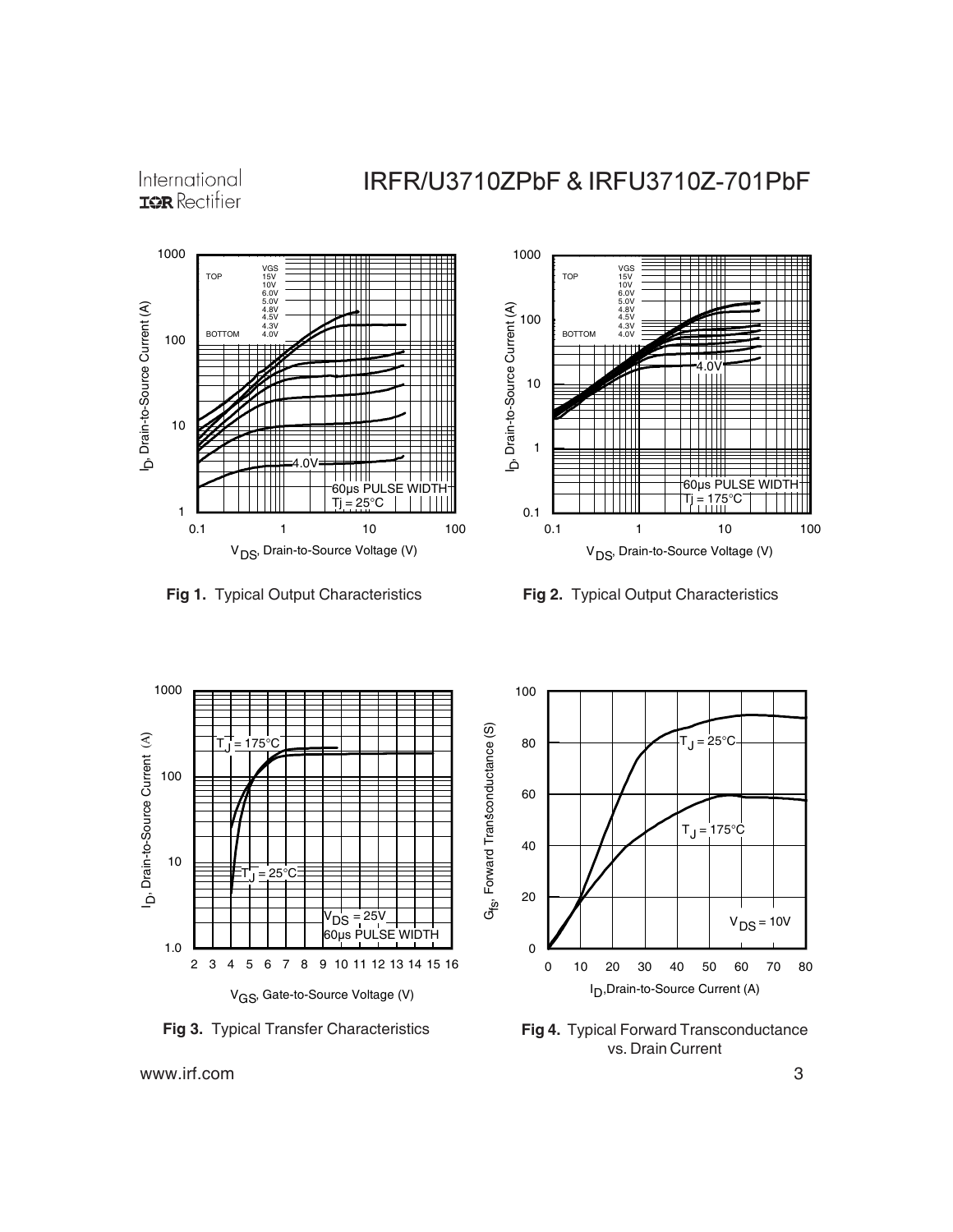

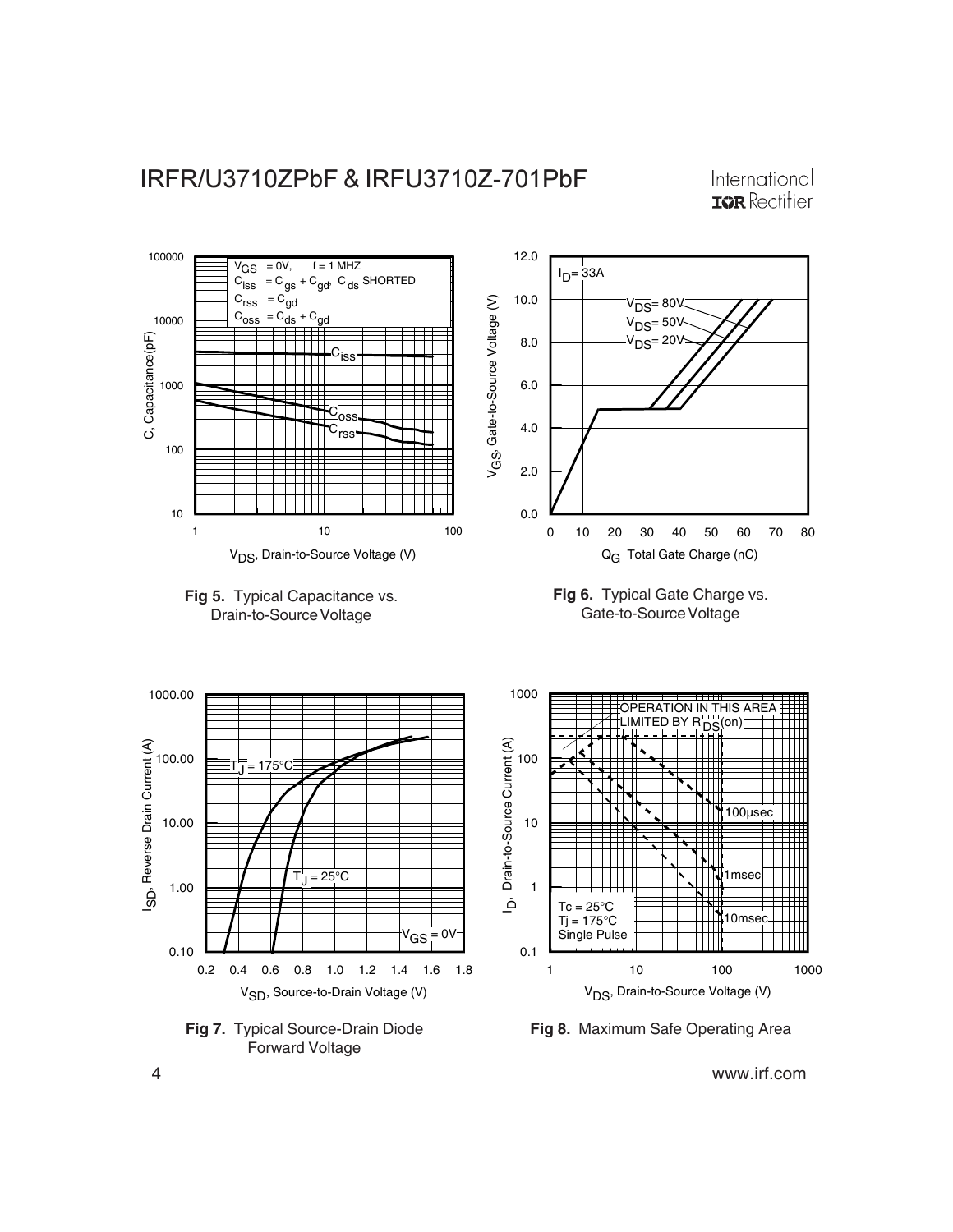International **IOR** Rectifier

### IRFR/U3710ZPbF & IRFU3710Z-701PbF











**Fig 11.** Maximum Effective Transient Thermal Impedance, Junction-to-Case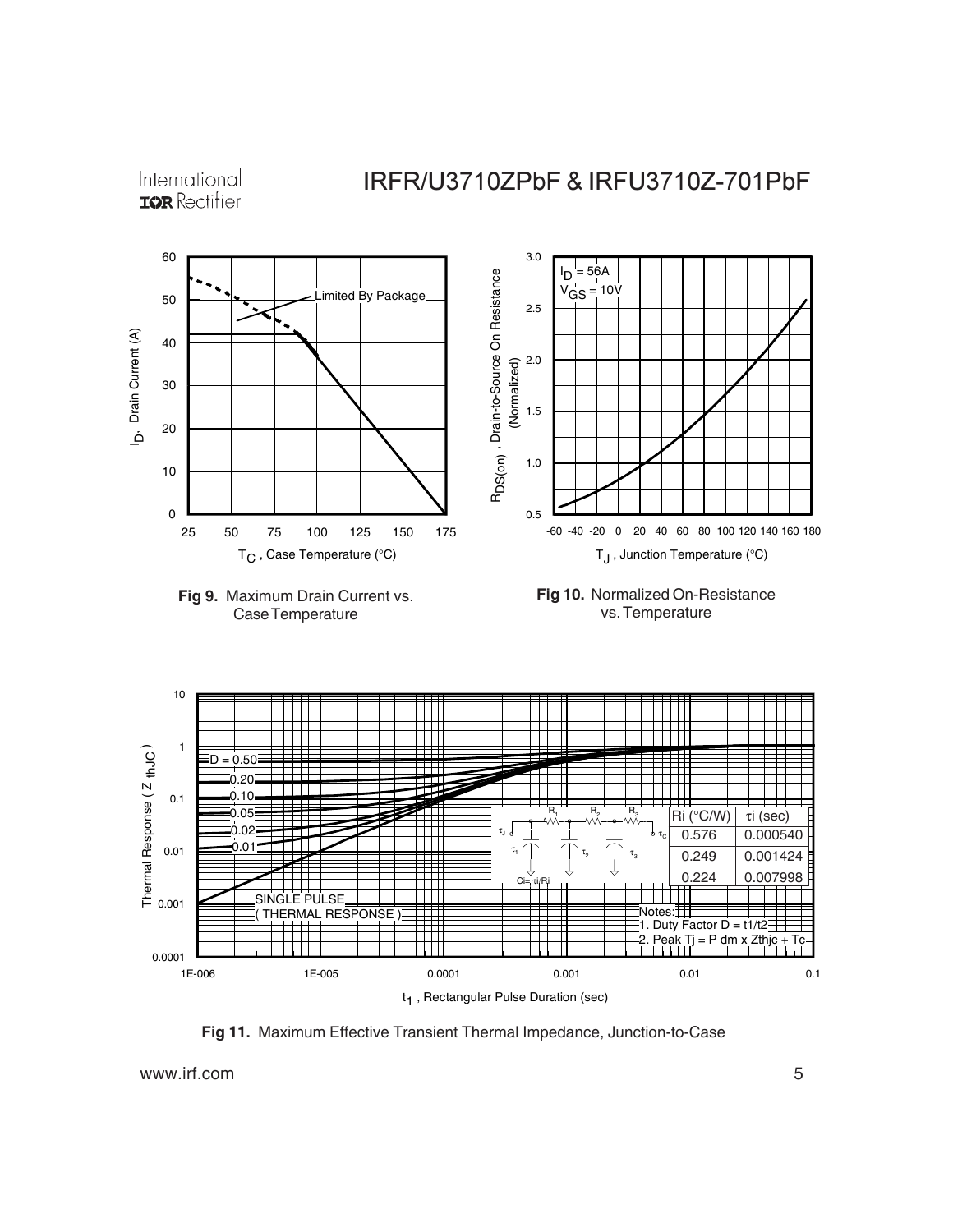International **IOR** Rectifier







vs. Drain Current **Fig 12b.** Unclamped Inductive Waveforms



**Fig 13a.** Basic Gate Charge Waveform



**Fig 13b.** Gate Charge Test Circuit



**Fig 12c.** Maximum Avalanche Energy



6 www.irf.com **Fig 14.** Threshold Voltage vs. Temperature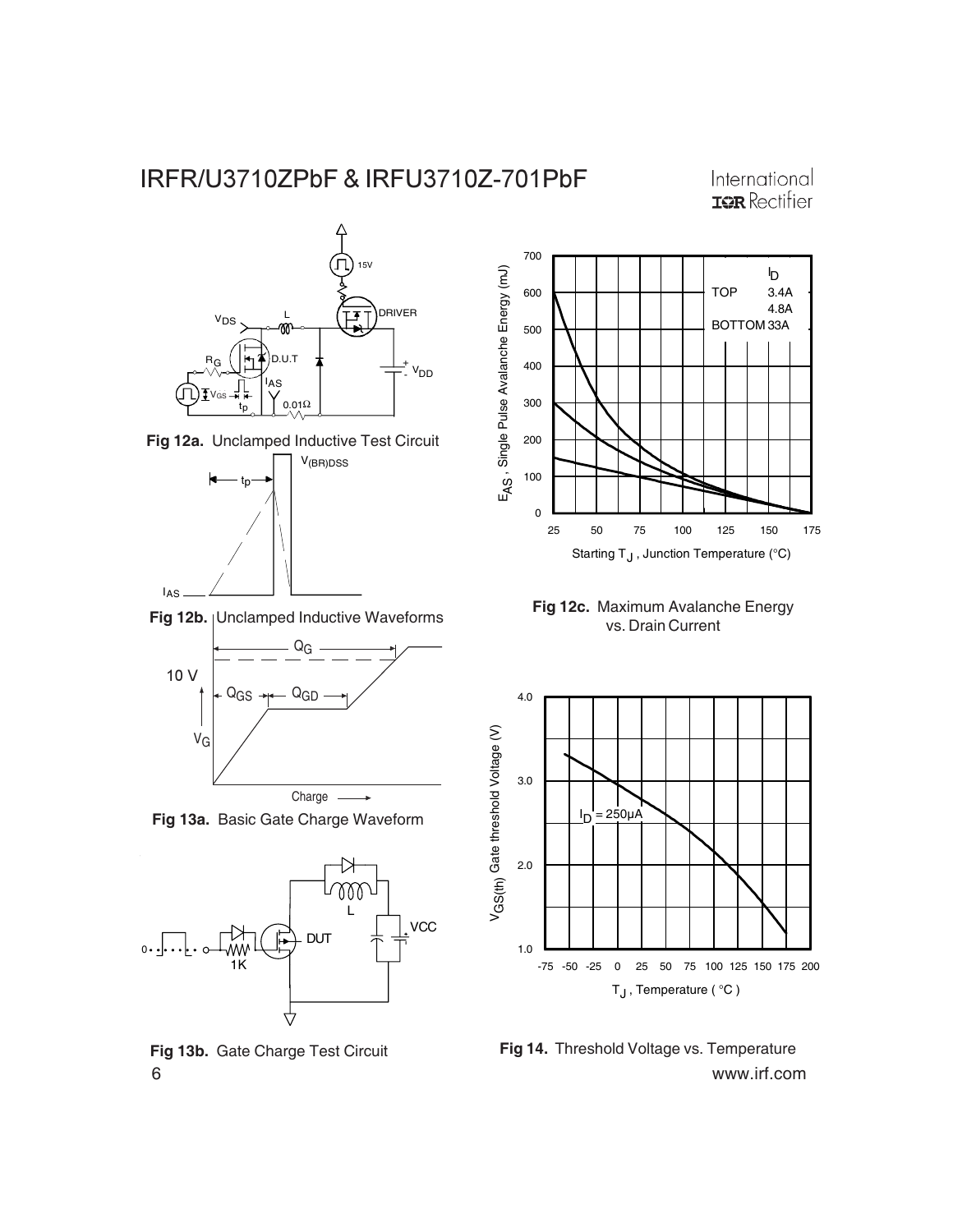International **TOR** Rectifier

## IRFR/U3710ZPbF & IRFU3710Z-701PbF



**Fig 15.** Typical Avalanche Current vs.Pulsewidth





www.irf.com 7

**Notes on Repetitive Avalanche Curves , Figures 15, 16: (For further info, see AN-1005 at www.irf.com)**

- 1. Avalanche failures assumption: Purely a thermal phenomenon and failure occurs at a temperature far in excess of  $T_{jmax}$ . This is validated for every part type.
- 2. Safe operation in Avalanche is allowed as long as  $T_{\text{imax}}$  is not exceeded.
- 3. Equation below based on circuit and waveforms shown in Figures 12a, 12b.
- 4.  $P_D$  (ave) = Average power dissipation per single avalanche pulse.
- 5. BV = Rated breakdown voltage (1.3 factor accounts for voltage increase during avalanche).
- 6.  $I_{av}$  = Allowable avalanche current.
- 7. ∆T = Allowable rise in junction temperature, not to exceed  $T_{jmax}$  (assumed as 25°C in Figure 15, 16).
	- $t_{\text{av}}$  = Average time in avalanche.
	- D = Duty cycle in avalanche =  $t_{av}$  ·f

 $Z_{thJC}(D, t_{av})$  = Transient thermal resistance, see figure 11)

 $P_{D \text{ (ave)}} = 1/2 (1.3 \text{ BV} \cdot I_{av}) = \Delta T / Z_{thJC}$  $I_{av} = 2\Delta T / [1.3 BV·Z_{th}]$  $E_{AS (AR)} = P_{D (ave)} \cdot t_{av}$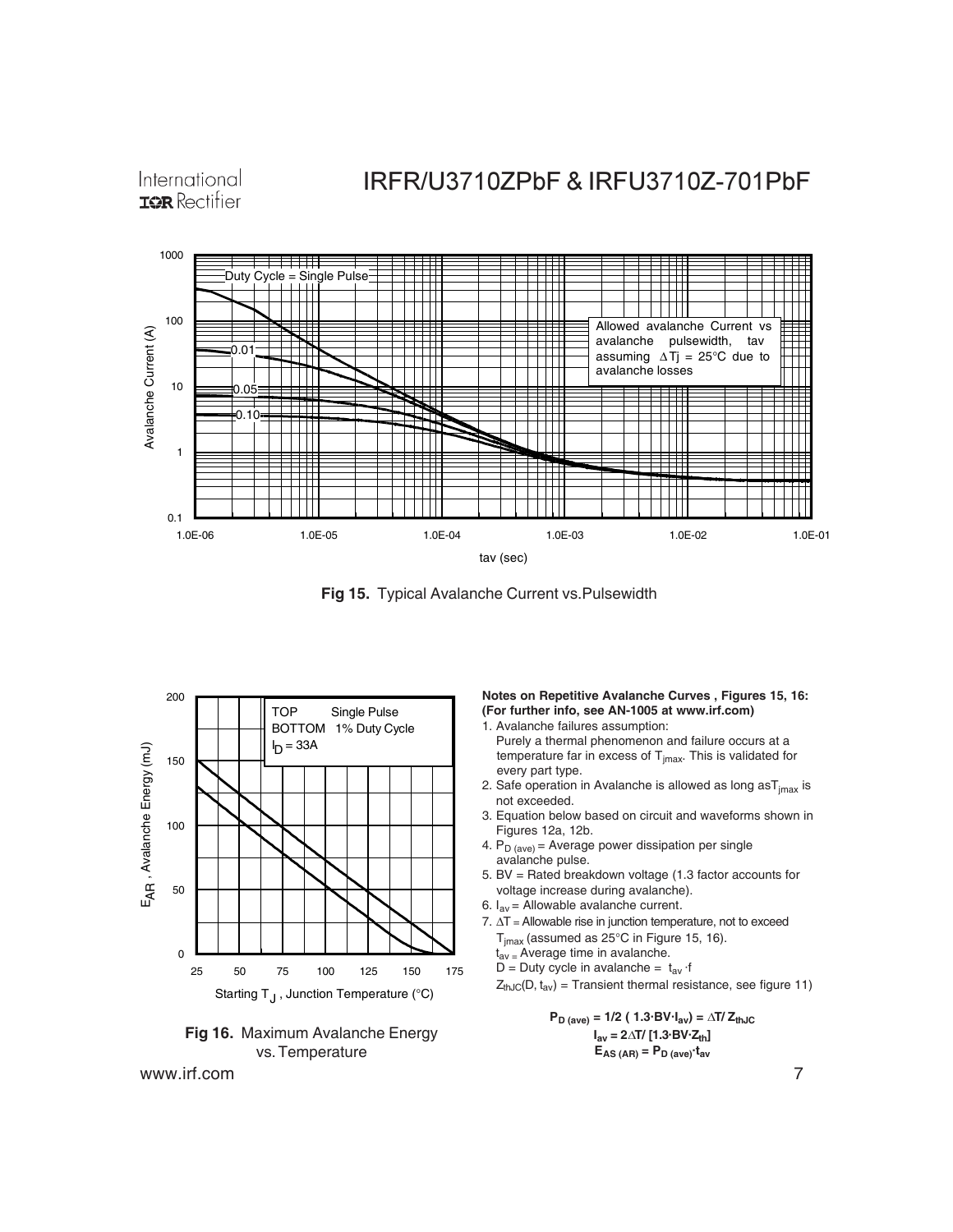International **IOR** Rectifier



Fig 17. Peak Diode Recovery dv/dt Test Circuit for N-Channel HEXFET<sup>®</sup> Power MOSFETs







**Fig 18b.** Switching Time Waveforms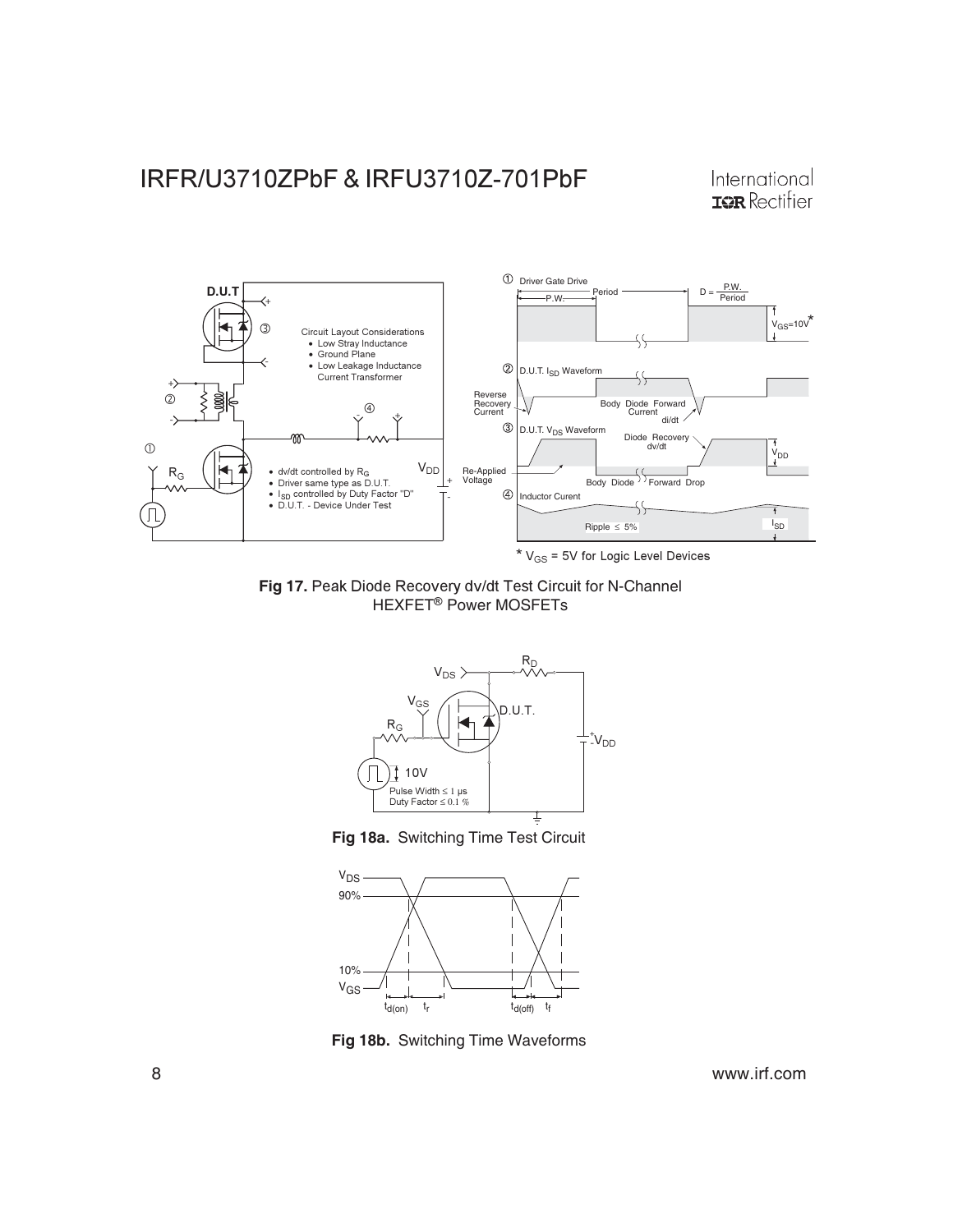International **TOR** Rectifier

## IRFR/U3710ZPbF & IRFU3710Z-701PbF

### D-Pak (TO-252AA) Package Outline

Dimensions are shown in millimeters (inches)









2. DIMENSION ARE SHOWN IN INCHES [MILLIMETERS]

- 
- $\Delta S$  LEAU DIMENSION UNCONTROLLEL IN LS.<br> $\widehat{\Delta}$  DIMENSION DI, EI, L3 & b3 ESTABLISH A MNMAM MOUNTING SURFACE FOR THERMAL PAD.<br>5- SECTION C-C DIMENSIONS APPLY TO THE FLAT SECTION OF THE LEAD BETWEEN .005 AND 0.10<br>(0.13
- .<br>DIMENSION D & E DO NOT INCLUDE MOLD FLASH, MOLD FLASH SHALL NOT EXCEED ,005 [0.13] PER<br>SIDE, THESE DIMENSIONS ARE MEASURED AT THE OUTMOST EXTREMES OF THE PLASTIC BODY,
- SUCH THE CONFORMS ON A PERSON IN THE ONLY.<br>
THE DIRENSION IS A CAPPLIED TO BASE METAL ONLY.<br>
9. OUTLINE CONFORMS TO JEDEC OUTLINE TO-252AA.

**DIMENSIONS**  $m = 0.2$  $-$  0  $\pi$ MILLIMETERS INCHES MIN. MAX. MAX.  $\frac{2.39}{2.39}$ <br>0.13<br>0.89<br>0.79<br>1.14  $A$ <br>A1  $2.18$ .086  $\begin{array}{r} - \\ 0.64 \\ 0.65 \\ 0.76 \\ 4.95 \\ 0.44 \\ 0.41 \\ 0.46 \\ 5.97 \\ 5.21 \\ 6.35 \end{array}$ b b1 b2 b3 c cl c2 D D1 E E1  $1, 14$ <br>5, 46<br>0, 61<br>0, 56<br>0, 89<br>6, 22  $\frac{6}{4}$  $-$  6.73  $\overline{6}$  $4.32$ ,170  $\frac{e}{H}$  $\frac{2.29}{9.40}$  $rac{1090}{000}$  $\frac{1}{10.4}$  $.410$  $\frac{1.40}{2.74}$ 1 1 1 2 1 3 14 15 9 11 9 2 1,78 055 .070  $rac{02}{0.035}$ BSC<br>| 1.27  $0.89$  $.05C$  $1.02$ <br> $1.52$ <br> $10$ <br> $15$ .040<br>.060<br>.10<br>15<br>.15  $\frac{1}{\sqrt{14}}$ <br>  $\frac{0}{\sqrt{14}}$ <br>  $\frac{0}{25}$  $.045$ <br>0<br>0<br>0<br>25  $\mathbf 3$  $35^{\circ}$ 

#### LEAD ASSIGNMENTS

**HEXFET** 

1.- GATE<br>2.- DRAIN<br>3.- SOURCE<br>4.- DRAIN

**IGBT & CoPAK** 1.- GATE<br>2.- COLLECTOR<br>3.- EMITTER<br>4.- COLLECTOR





**Notes:**

**1. For an Automotive Qualified version of this part please seehttp://www.irf.com/product-info/datasheets/data/ auirfr3710z.pdf**

www.irf.com 9 **2. For the most current drawing please refer to IR website at http://www.irf.com/package/**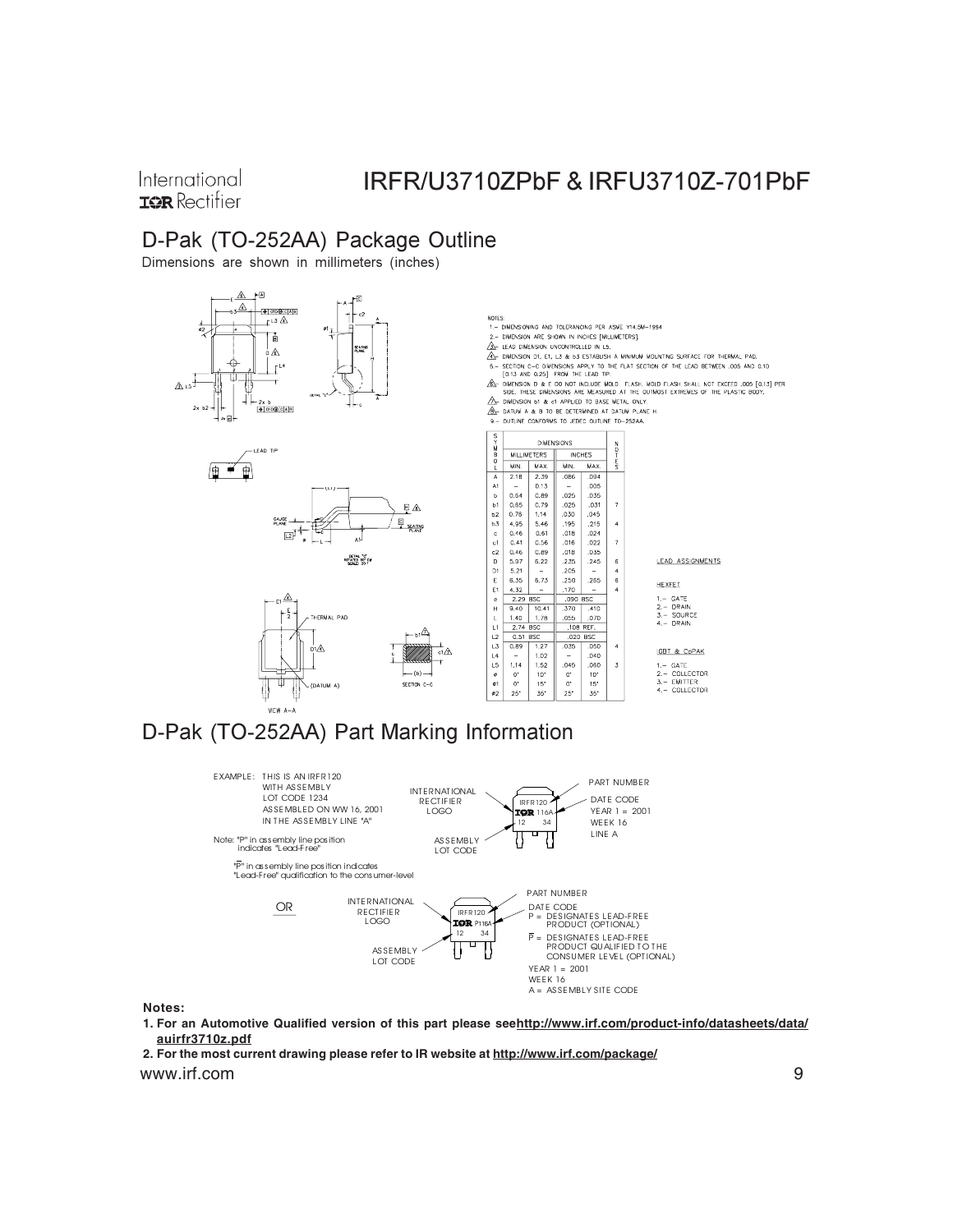International **IOR** Rectifier

### I-Pak (TO-251AA) Package Outline

Dimensions are shown in millimeters (inches)



**Notes:**

- **1. For an Automotive Qualified version of this part please seehttp://www.irf.com/product-info/auto/**
- **2. For the most current drawing please refer to IR website at http://www.irf.com/package/**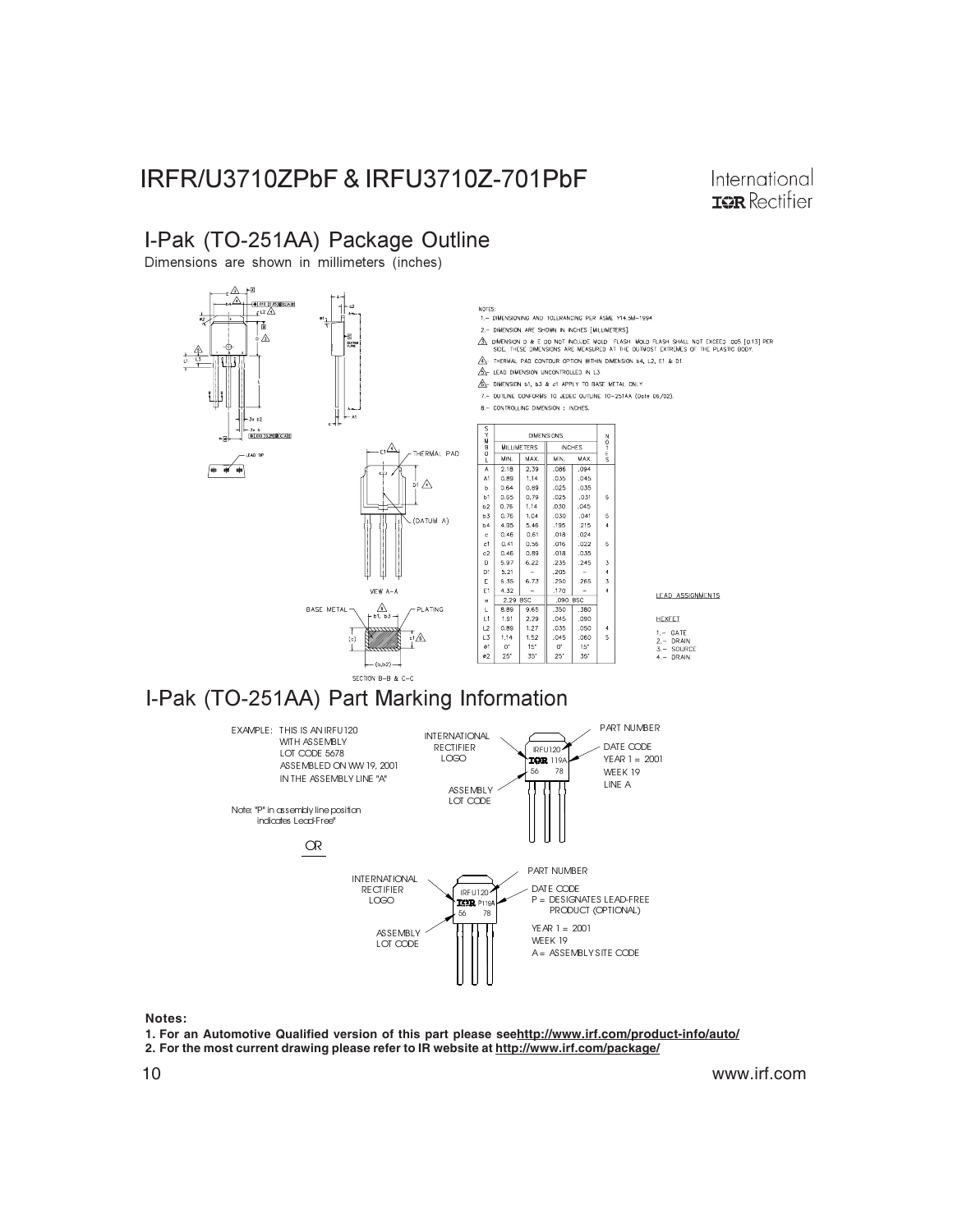International **IOR** Rectifier

## IRFR/U3710ZPbF & IRFU3710Z-701PbF

### I-Pak Leadform Option 701 Package Outline ®

Dimensions are shown in millimeters (inches)



| $1-$ . GATE  |
|--------------|
| $2-$ . DRAIN |
| 3-. SOURCE   |
| 4–. DRAIN    |

NOTES:

1.0 CONTROL DIMENSIONS IN INCHES

- 2.0 PARALLELISM AND ANGULARITY MAX. 0.076 (0.003)
- 3.0 LEADFORM CRITICAL DIMENSIONS DOUBLE RINGED